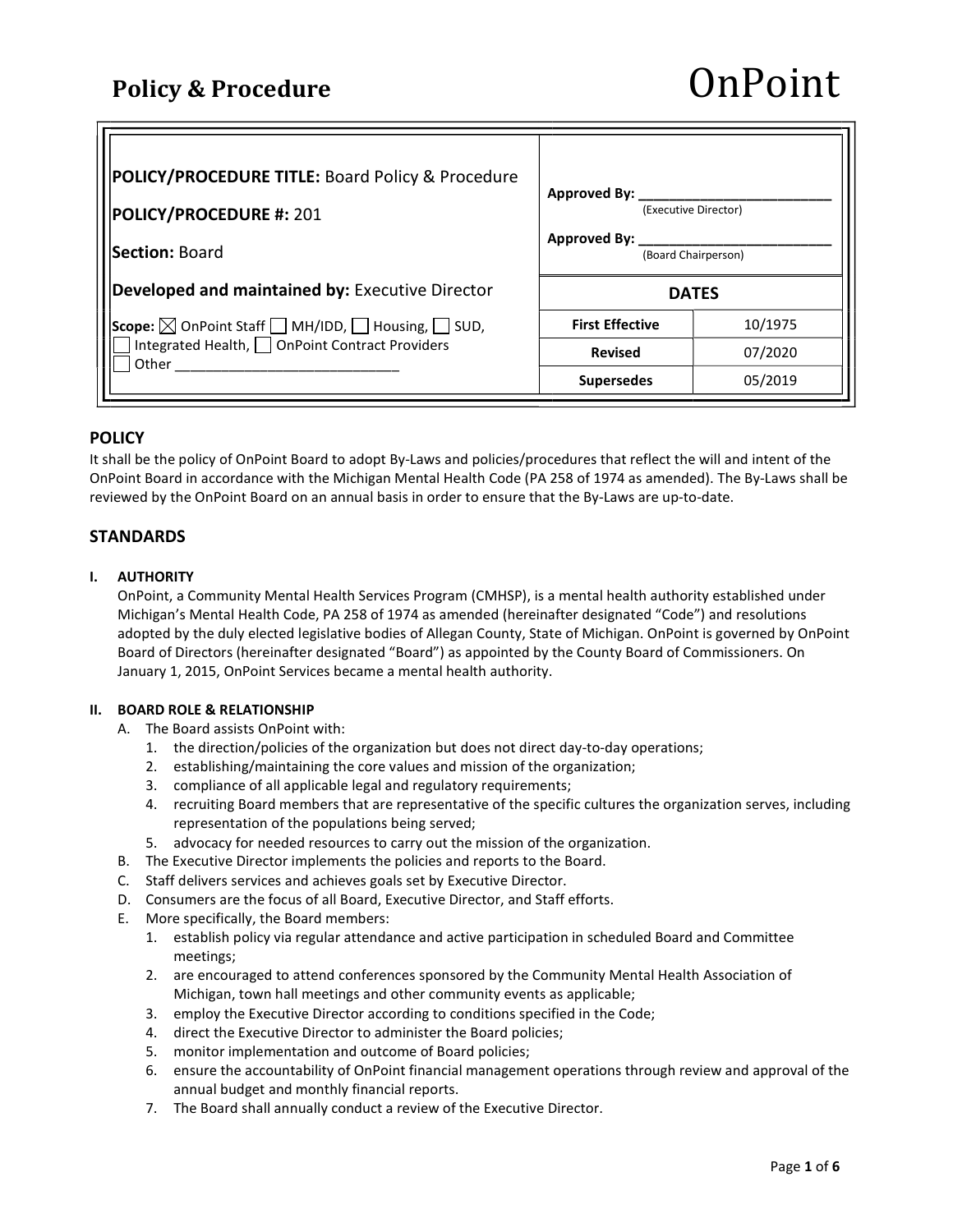F. If a Board member desires a change in operations, that Board member must notify the full Board. The chairperson directs that Board member to the proper committee to present their idea.

# **PROCEDURES**

#### I. GENERAL POLICY STATEMENT

A. It is the policy of the Board that it will provide the residents of Allegan County a complete array of high quality, cost effective mental health services. Furthermore, the direction and operation of this system will follow the policies established by its assessment of community mental health needs as well as the Mental Health Code and Administrative Rules. In addition, it is the policy of the Board that OnPoint adhere to sound quality assessment and performance improvement principles to ensure the provision of quality services. It is the policy of the Board and its Executive Director to ensure that OnPoint is as accessible as is allowed in all of its activities.

#### B. ADMINISTRATIVE AUTHORITY

It is the policy of the Board that it delegate all necessary authority to the Executive Director to establish and implement those administrative directives and procedures that are necessary to conduct the business of OnPoint. All agency policies will be compliant with the standards, laws and statutes set forth by applicable funding and accrediting bodies. (i.e., MDHHS, CARF, PIHP).

#### II. BOARD POLICIES

The Board's Policy is the vehicle for formally documenting its policies for use by the Board of Directors. All Board members shall be held accountable for following all Board policies until changed or repealed. The Board shall establish general policy guidelines within which the Executive Director shall operationalize authority policies as needed to execute business and programs and to meet audit and review requirements.

#### A. POLICY STATEMENTS

The Board shall organize its policies in a standard format. New and revised personnel and financial policies will be presented to the appropriate Board committee, by the Executive Director, for recommendation and action by the full Board. If the need to implement a new and/or revised personnel or financial policy arises and does not allow sufficient time for committee and Board review and action, the Executive Director may issue an Interim Memorandum informing the agency management and supervisors of the interim policy decision. The Interim Memorandum shall be in effect for not more than two months. All Board members must be notified of the interim policy decision in writing via electronic mail and/or regular U. S. Mail within 24 hours. The interim policy decision will be included on the agenda of the next Board meeting for official Board action.

#### III. BOARD MEMBER ROLE AND FUNCTION

Board members shall abide by the Board policies and applicable State rules on consumer and agency confidentiality. The policy for Board members responding to complaints, issues and/or concerns affecting the agency, shall be to submit the complaint, issue, or concern to the Board Chairperson and/or Executive Director and/or any member of the Executive Committee.

## A. CONFLICT OF INTEREST

Each Board member shall annually sign an OnPoint Board "Conflict of Interest Acknowledgment and Disclosure Form". The following designated situations shall constitute a conflict of interest. Other situations may exist, or occur, which create actual or potential conflict of interest. In any of these circumstances, Board members shall make full disclosure to the Board of actual or potential conflicts of interest and abstain from voting on issues pertaining to the potential or actual conflict or take such other action as may be required by law (i.e., Michigan Incompatible Offices, PA 566 of 1978). Should conflict of interest situations be suspected, complaints should be addressed, in writing, to the Board Chairperson for appropriate resolution. Board members may not:

- 1. Apply for any employment positions at the Agency while serving on the Board (if application is to be made, Board member shall submit letter of resignation prior to making such application);
- 2. Use his/her position as a board member to gain financial, professional or employment advantage, either directly or indirectly, personally or for a relative, significant other\*, associate, and/or friend, or on behalf of a relative, significant other\*, associate and/or friend;
- 3. Use their position, individually, to gain information concerning consumers and/or staff.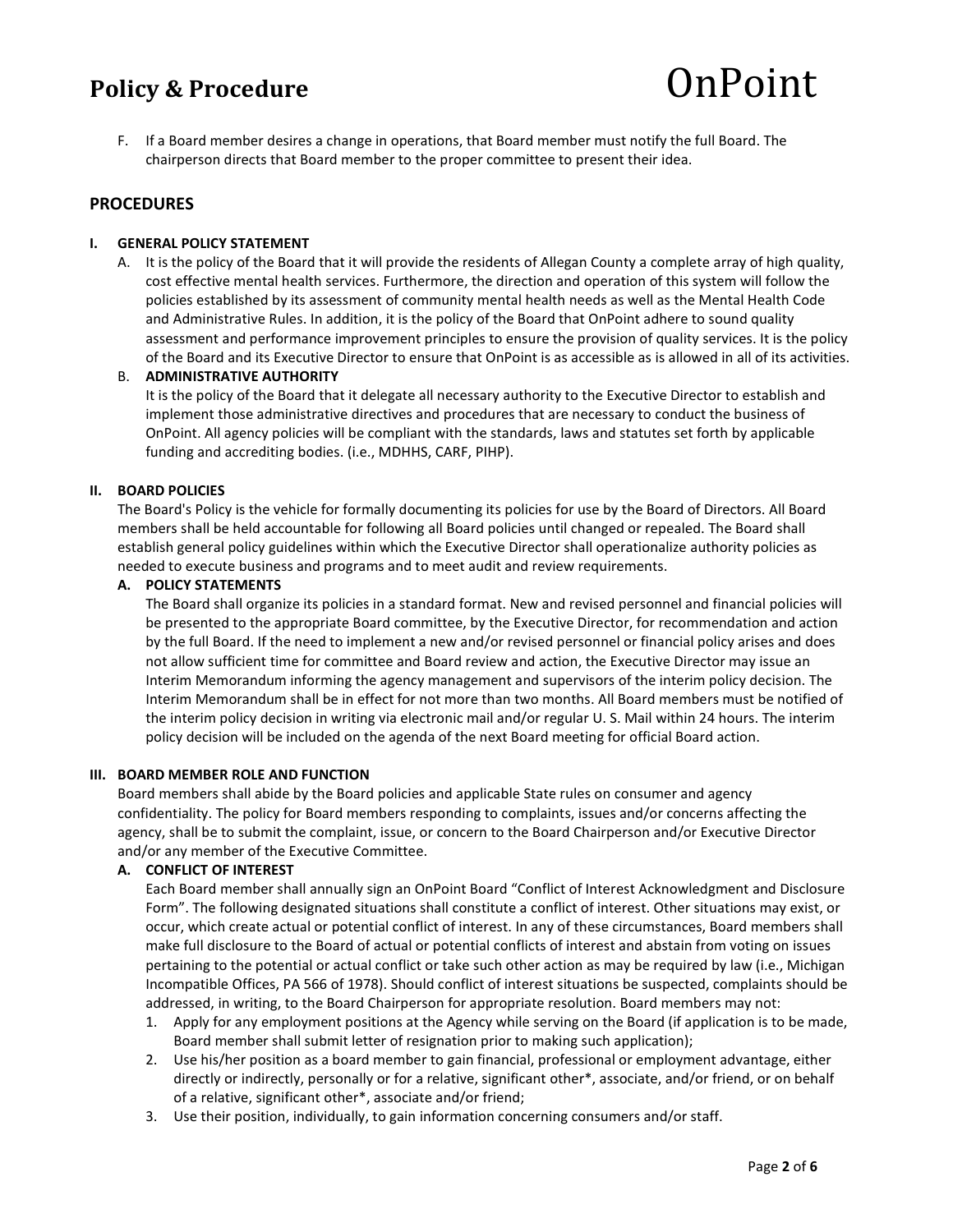\*Significant other is defined as a spouse or former spouse, an individual with whom he/she has had a dating relationship, an individual with whom he/she has had a child in common, or a resident or former resident of his/her household. A dating relationship means frequent, intimate associations primarily characterized by the expectation of affectional involvement.

# B. BOARD MEMBER ATTENDANCE AT MENTAL HEALTH CONFERENCES AND MEETINGS SPONSORED BY THE COMMUNITY MENTAL HEALTH ASSOCIATION OF MICHIGAN.

It is the policy of OnPoint that each Board member will have an equal opportunity to attend mental health conferences, at full or partial OnPoint expense. The Board Chairperson shall be empowered to authorize Board member attendance at meetings sponsored by the Community Mental Health Association of Michigan as delegates and/or alternate delegates, without prior approval of the Board. Board members are encouraged to provide a verbal or written report to the Board following the conference/meeting they attended.

## C. BOARD MEMBER PER DIEM AND REIMBURSEMENT

## 1. APPLICATION

This section applies to appointed members, who are not paid staff, of OnPoint Board of Directors.

## 2. TRAVEL EXPENSES

- a) Board members will be reimbursed for meeting time plus necessary travel expenses for each regularly scheduled meeting they attend because of Board responsibility and committee assignment. All travel reimbursement vouchers must be submitted to the Board Chairperson for signature then submitted to Finance Department for processing.
- b) Irregularly scheduled meetings, workshops, or conferences may be eligible for per diem reimbursement at the discretion of the Board Chairperson and Executive Director. The Board will set the reimbursement rate for meetings.
- c) For meetings and conferences where a Board member is attending on behalf of OnPoint, per diem and mileage rates will be paid according to this policy. Prior approval from the Board, Board Chairperson, or the Vice-Chairperson is required.
	- (i) All air travel must be arranged through OnPoint.
	- (ii) Meal allowances and mileage are paid at the approved rate.

## 3. PER DIEM

- a) It is the policy of OnPoint Services to provide per diem payments to appointed members of OnPoint Board of Directors.
- b) Pursuant to MCL 330.1224 and Enabling Resolution (ER) Section 4(1), members shall be paid a per diem for attendance at all meetings of the Board, committees of the Board, advisory committees, ad hoc committees, and conference attendance. The per diem shall be paid for a half day (up to 4 hours) or full day (four hours or more), including travel time, at the rate set forth in the most recently enacted Allegan County Board of Commissioners Compensation Resolution for Allegan County Commissioners which identifies the per diem rate for commissioner attendance at county board, committee, and appointed board and committee meetings.
- c) Each member is required to provide OnPoint accounting department with their social security number and date of birth.
- d) The Agency will issue a 1099 for tax purposes according to the rules and regulations established by the Internal Revenue Service (IRS).
- e) Each member is required to sign a meeting "sign-in" sheet for each meeting attended. An Expense Voucher for per diem along with round trip miles traveled must be submitted for payment.

## D. MONTHLY REPORTS

It is the policy of the Board that the following committees and/or staff shall provide monthly written reports to the Board (i.e., reports may be included in the monthly Board packets that are given to the Board members prior to each regular meeting of the Board) or as requested to assist the Board in making informed decisions:

1. Committees of the Board: Finance Committee, Program Committee, Recipient Rights Advisory Committee, Executive Committee, and any ad hoc/appointed committees (e.g., Nominating Committee, Bylaws Committee, etc.).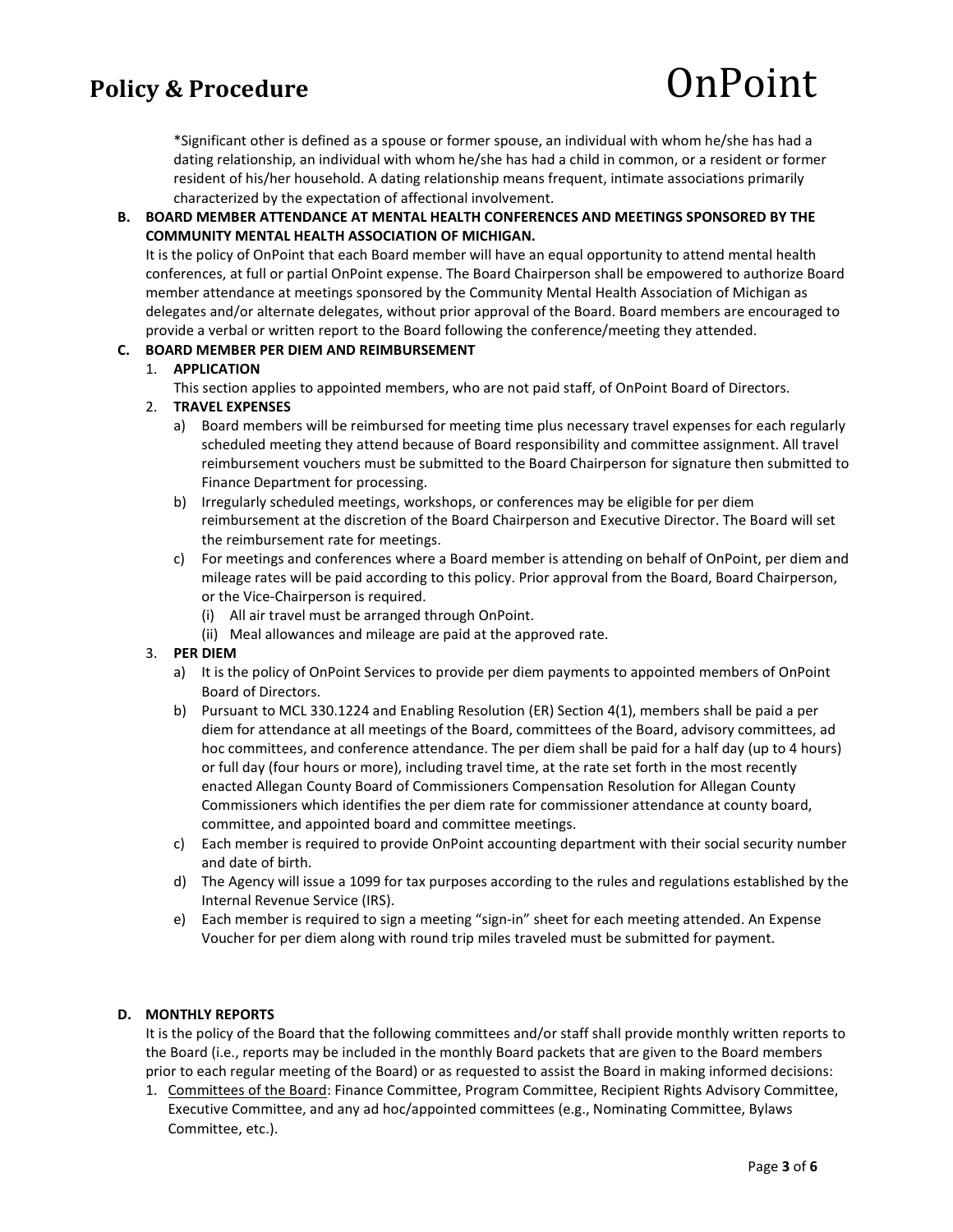2. Regional Board Members: Appointees to the Lakeshore Regional Entity Board.

# 3. Agency Staff:

- a) Monthly Reports: Executive Director; Director of Administrative Services; Director of Clinical Services; Director of Integrated Health; Director of Quality Improvement; Director of Recipient Rights.
- b) Occasional Reports (as warranted): Compliance Officer; Customer Services Coordinator; Human Resources Manager; any other staff when requested/arranged.

# E. MEETING MINUTES

- 1. It is the policy of the Board that all Board and Board committee meetings conducted within the OnPoint system shall be documented by a meeting recorder and minutes.
- 2. Minutes for open and closed meetings of the Board shall be produced and maintained consistent with the requirements of the Michigan Open Meetings Act (PA 566 of 1976 as amended).

## IV. ADMINISTRATIVE SERVICES

# A. FINANCIAL MANAGEMENT

- 1. Planning and Process. It is the policy of the Board that operations and agency policies adhere to the Michigan Department of Health & Human Services (MDHHS) contract and compliance exam guidelines, the Budget Planning Process as specified in the Code and Administrative Rules and implemented by the MDHHS' Program Policy Guidelines and the Annual Program Plan and Budget. The Board shall also comply with the County's budgeting process.
- 2. Citizen Input into Budget Process. It is the policy of the Board that staff create a budget which reflects current community needs. It encourages citizen input, including primary consumers, into the planning and budgeting process by any of the following means: public comment, advisory councils & committees, advocacy groups, focus groups, stakeholder meetings and public budget hearings which are held annually prior to the September Board meeting.
- 3. Financial Management. It is the policy of the Board that a financial management system is established based on sound fiscal procedures in accordance with the Uniform Accounting Procedures Manual for Counties and Local Units of Government in Michigan, and the contracts with the Michigan Department of Health & Human Services (MDHHS) and the Pre-paid Inpatient Health Plan (PIHP) as developed by the Michigan Department of Treasury.
- 4. Fee Schedule. Pursuant to the Code, fees for services provided to consumers by OnPoint shall be based on an individual's ability to pay (MDHHS sliding fee scale).
- 5. Write-Off of Consumer Accounts. Diligent effort will be made to collect all accounts. The write-off of uncollectable accounts will be consistent with the policies of the Board.

## B. PROCUREMENT PROCESS

It is the policy of the Board to operate from a set of procedures designed to guide the decision process as it relates to the procurement of goods and services for use by OnPoint. These procedures shall be ethical, sound, businesslike, and shall secure goods and services to attain the maximum value for each dollar expended in promoting programming needs and objectives of OnPoint. The Board must approve equipment items exceeding \$5,000. In determining whether or not a good or service is to be competitively bid, the Board shall utilize the following procurement requirements in making its decision, and shall adhere to them in the procurement of contractors for the provision of clinical services, program operation, administrative support functions or other services:

- 1. MDHHS/PIHP contracts;
- 2. 45 CFR Part 74; 42 CFR 434; 2 CFR 200;
- 3. State of Michigan Medicaid Manual ;and
- 4. OnPoint procurement policies and procedures.

# C. MANAGEMENT INFORMATION SYSTEM

It is the policy of the Board that a comprehensive Management Information System be developed and maintained which covers OnPoint operations. The information system may consist of manual and/or computerized data collection, data retention, and reporting necessary to fulfill the information needs at each level of the organization.

## D. SERVICE RECORD SYSTEM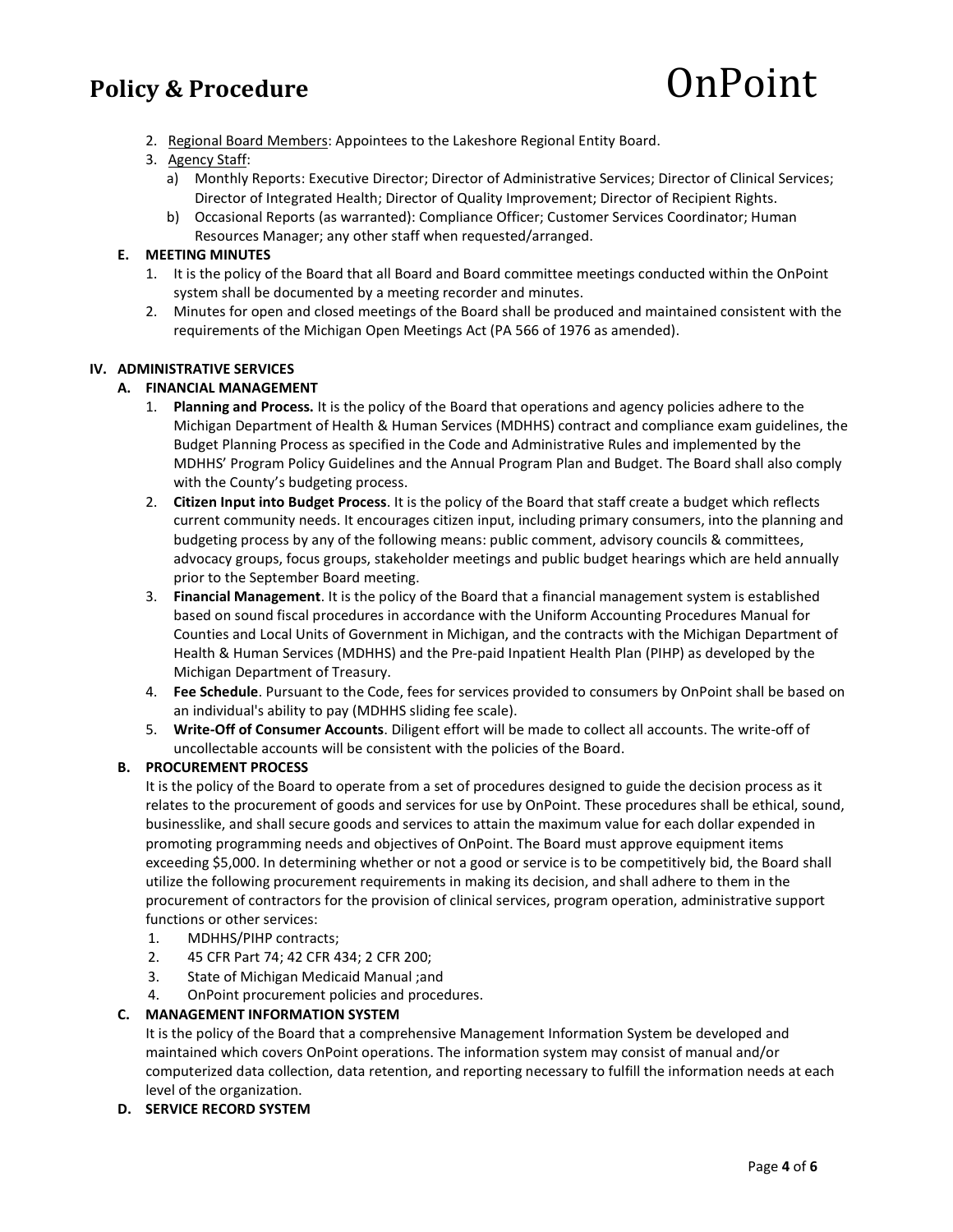It is the policy of the Board that an integrated service record system is established which provides for the maintenance of an individual service record for each consumer receiving services from OnPoint. This system may consist of manual and/or computerized data collection, data retention, and data reporting necessary to fulfill the needs of the operation. OnPoint' goal is to have a fully functional electronic medical record system. The service record system shall include provisions for maintaining the confidentiality of all consumer information contained in service records in accordance with applicable State and Federal laws and regulations.

#### V. STAFFING ISSUES

#### A. STAFF & CONTRACT PROVIDER QUALIFICATIONS

The Board shall require that OnPoint have a Credentialing Committee responsible for determining that all employees and contract providers of OnPoint are qualified and competent for their positions and adhere to local, state, and federal requirements prior to being offered employment or a contract.

#### B. STAFF COMPENSATION

It is the policy of the Board to establish, in writing, pay ranges for each position.

#### D. CLASSIFICATION

Classifications that have not existed prior to the adoption of the new Board policies shall require Board approval. A "new" classification is defined as a position of employment within OnPoint that meets one of the following criteria: a classification that has not previously existed at OnPoint; and/or a position that is significantly altered such that the fundamental job duties/responsibilities of a previous position are added or deleted.

#### E. STAFF DEVELOPMENT

It is the policy of the Board that a staff development and training program be designed to improve OnPoint' ability to provide high quality comprehensive services and to facilitate continuing development of staff proficiency.

#### F. VOLUNTEER SERVICES

It is the policy of the Board that properly trained and oriented volunteer services staff shall be recognized as an integral part of OnPoint services with the intent that these services shall enhance consumer growth opportunities, improve the quality of services and programs, and facilitate a positive relationship between OnPoint and the community at large.

#### VI. RECIPIENT RIGHTS

The Board has an ethical duty and a legal obligation to protect the rights of recipients of service. In accordance with this policy, the Board shall ensure that written policies and procedures concerning recipient rights and the operation of an Office of Recipient Rights are established. The policies and procedures shall provide a mechanism for prompt reporting, review, investigation, and resolution of apparent or suspected violations of the rights guaranteed by chapter 7 and 7a of the Michigan Mental Health Code (PA 258 of 1974, as amended), and shall be designed to protect recipients from, and prevent repetition of, violations of rights guaranteed by chapter 7 and chapter 7a, of the Code.

#### VII. PUBLIC PARTICIPATION

## A. CITIZEN PARTICIPATION

It is the policy of the Board to encourage and support maximum community input into program development and operation, and to encourage and support maximum community participation in the evaluation of OnPoint' operations and policies.

#### B. PUBLIC ADDRESS AT BOARD MEETINGS

It is the policy of the Board to ensure that persons who wish to address the Board have a reasonable opportunity to be heard, and at the same time allow the Board to conduct its meetings efficiently and properly. Therefore, the following policies and procedures will apply, according to the Michigan Open Meetings Act (PA566 of 1976 as amended).

1. There shall be two (2) periods set aside during each meeting specifically identified for public comment, one at the beginning and the other at the end. Public comment may occur only with prior recognition and consent from the Chairperson. Anyone may comment on any issue, whether on the agenda or